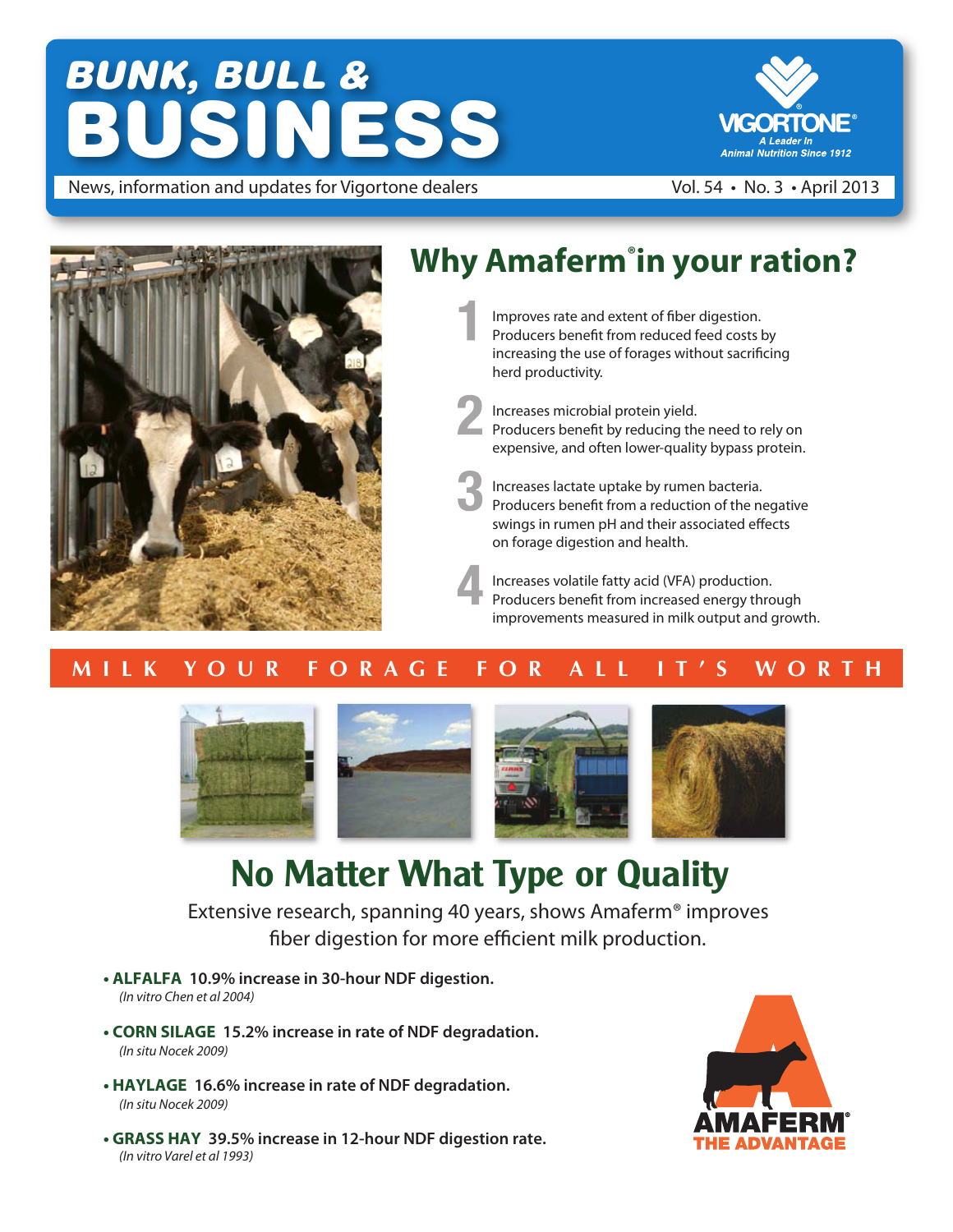

# **Enhancing Nutrient Preservation and Aerobic Stability of Fermented Feeds**

Microbial inoculants are one of many best management practices (BMPs) for conserving forage and grain crops as high-quality fermented feeds with high availability of energy and protein components while minimizing yeasts, molds and their associated mycotoxins. The Promote® inocu-



lant program from Provimi North America offers tools for a wide range of fermented feeds and management practices. The usage and benefits of the various Promote inoculants are described below.

Alfalfa, grass and small grain silages contain high protein and mineral levels which buffer the pH decline needed during fermentation to preserve nutrient content. In addition, these silages pose challenges of being too wet or too dry to foster appropriate fermentation. The Promote inoculant line includes the **Promote® HQ** and **Promote® VS-3** products for alfalfa, grass and small grain silages.

The **HQ inoculant** features 100,000 colony-forming units (CFU)/g forage consisting of five strains of lactic-acid producing bacteria (LAB) for use in average fermentation conditions to enhance nutrient preservation and digestibility. The **VS-3 inoculant** provides 300,000 CFU/g forage of LAB to foster nutrient preservation and digestibility under adverse fermentation conditions or feed-out management.

Inoculating corn or sorghum silages will enhance initial fermentation for nutrient preservation, and unique inoculants have been developed to encourage aerobic stability at feed-out and in the feed bunk. The **Promote® AP, Promote® EBL** and **Promote® BP** will meet producers' needs for nutrient preservation and aerobic stability over a range of fermentation conditions.

The **AP inoculant** offers 100,000 CFU LAB/g forage for producers with very good BMPs for corn and sorghum silage to preserve nutrient content. For producers desiring more aerobic stability at feed-out, the **EBL inoculant** features 200,000 CFU of LAB and *Propionibacterium freudenreichii*/g forage to enhance nutrient preservation during initial fermentation and provide moderate aerobic stability. The BP offers the maximum aerobic stability by uniquely providing 500,000 CFU (LAB, *P. freudenreichii* and *L. Buchneri*)/g forage.

HMC, snaplage and earlage usage is rapidly increasing; however, these feeds pose challenges due to yeast and mold growth, particularly if the feeds are drier than desired at ensiling. The **BP** inoculant is the product of choice for the HMC-type feeds, and is applied to provide 750,000 CFU/g crop.

The **HQ, VS-3, AP** and **EBL** products are available as water-soluble powders in 100- and 1,000-g jars to treat 100- and 1,000-treated tons, respectively. These four products are also available as dry granular products. The **BP inoculant** is only available as a water-soluble powder in 200- and 2,000-g jars to treat 100- and 1,000-treated tons, respectively.











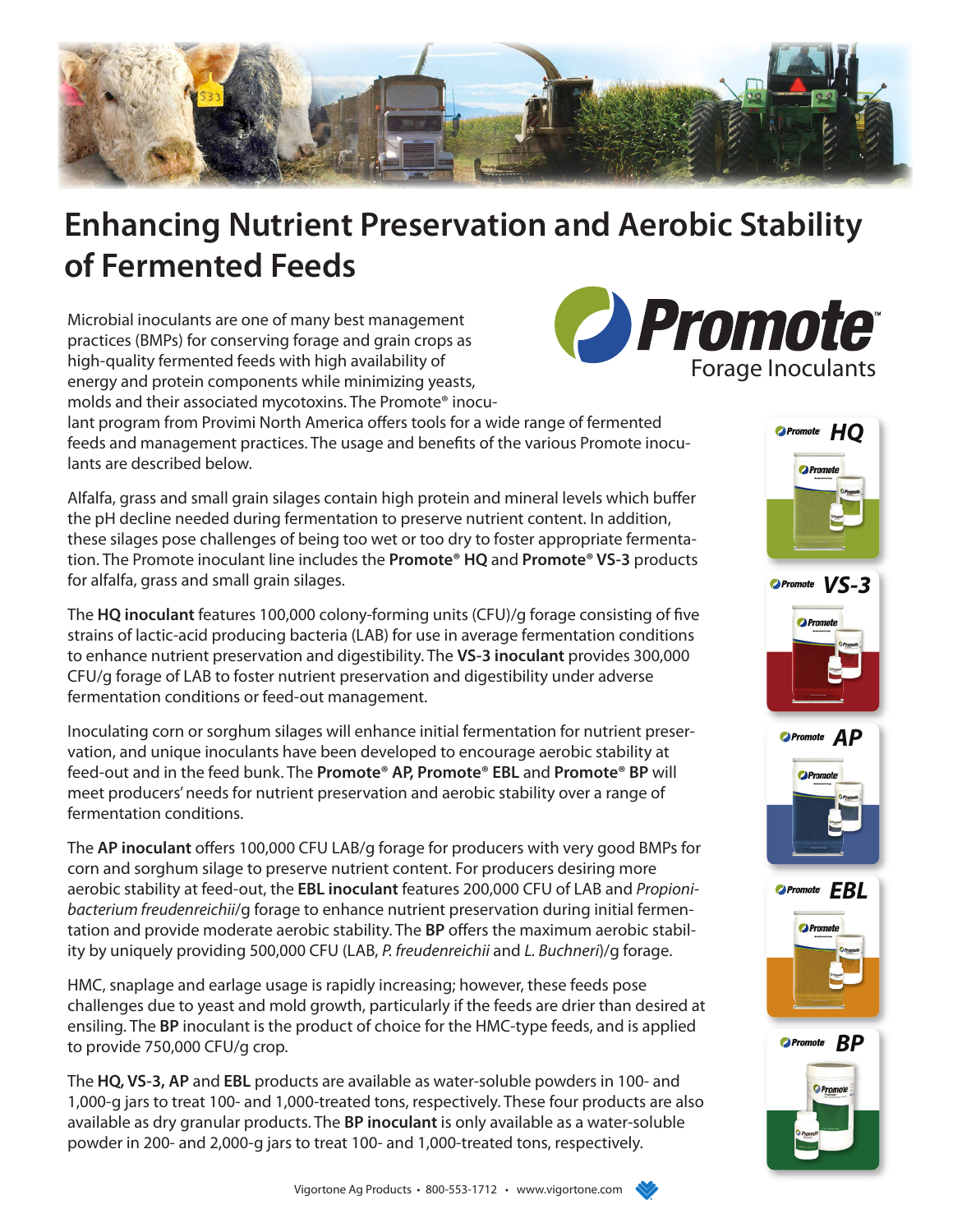

### **The Importance of Fly Control**

The fly season is already upon us in the southern states and will be here before we know it in our northern tier states; and it looks like it may start with a vengeance based on the mild winter many of us have experienced. We all know that flies are a nuisance  $-$  truly a pest, but don't always realize just how large of an economic drain they can be on our livestock if left uncontrolled.



#### *Feed-Through Larvicide Programs Harmless Nuisance? Think again...*



Vigortone® supplies feed-through products that can be used to help control flies in both confined cattle such as dairy and feedlots, as well as non-confined grazing cattle.



Altosid<sup>®</sup> IGR has been providing control of horn flies in grazing cattle for over 30 years. Vigortone® has a free choice mineral formulation containing Altosid® IGR that fits your forage and herd's needs.

**ClariFly®** provided by Vigortone® can be used to control flies in confinement situations such as dairies and feedlots. In a study conducted by Miner Institute, ClariFly® showed a statistically significant reduction in fly counts as compared to herds using normal practices of spraying and baiting.

**Vigortone's® Altosid® IGR and ClariFly®** are feed-through products that, when present in the manure of cattle, control the maturation process of the fly larvae thereby inhibiting its development into an adult fly. By using this unique technology, they represent no risk to the environment or other animals, additionally the flies do not develop resistance to these products.

**Make Vigortone's® Altosid® IGR and ClariFly® part of the integrated pest management protocol on your farm, feedlot, ranch or dairy to help assure both your cattle and banker are comfortable this summer.**

There are four different species or types of flies that represent not only the nuisance factor, but more importantly the economic factor in our cattle operations; whether those are non-confined grazing cattle or confined feedlot and dairy cattle. Understanding how to control the different flies in different environments is critical to implementing an integrated pest management program to greatly reduce the economic impact of these pests. My Dad always said "I think flies worry the weight off of cattle."



House Fly – known to carry 65 disease organisms. In a confined cattle operation like dairy and feedlot, heavy housefly populations can cause serious economic problems. Virus diseases carried by flies include bovine virus diarrhea (BVD), the bovine herpesvirus (BHV-1) causing infectious bovine rhinitis (IBR), and parainfluenza 3 (PI3). Fly-borne bacterial diseases include pink eye, mastitis, bacterial scours, typhoid, anthrax, vibriosis and several clostridial diseases. Dr. Nickerson at the University of Georgia suspects that flies may be one of the causative agents of mastitis.



**Face Flies –** Face flies have been implicated in the transmission of Moraxella bovis, a bacterium that is the primary causative agent of infectious bovine keratoconjunctivitis (pinkeye). Annual economic losses due to face fly infestations are estimated to exceed \$250 million.



Stable Fly

**Stable Flies -** The economic impact of stable flies is estimated to be over \$432 million per year. Stable flies are blood feeders that inflict a painful bite to cows, heifers and calves. "Stable flies irritate cattle during resting, feeding and milking". Research shows that high populations of stable flies can lower milk production by 15 to 30 percent. In fact, as few as 4 stable flies per cow can reduce production by 3% per month (Stevenson and Cocke, 1997).



Horn Flies - The horn fly costs the cattle industry over \$1 billion per year and is North America's most pervasive and costly external cattle parasite. These losses can be attributed to reduced weight gains, decreased feed efficiency and decreased milk yields. Based upon studies evaluating these production losses, the generally accepted economic threshold for infestations of horn flies is 200 flies per animal. Steelman (1990) reported a decrease of 17.8 pounds in calf weaning weights for every 100 horn flies present on the cow. Stocker cattle showed an advantage of 33.6 pounds of gain over the grazing season when horn flies were controlled compared to no control (Cocke et al., 1989; Haufe, 1982). Yearling beef heifers treated for horn flies had 14% greater weight gain than untreated heifers (DeRouen et al., 2008).

Research references available upon request